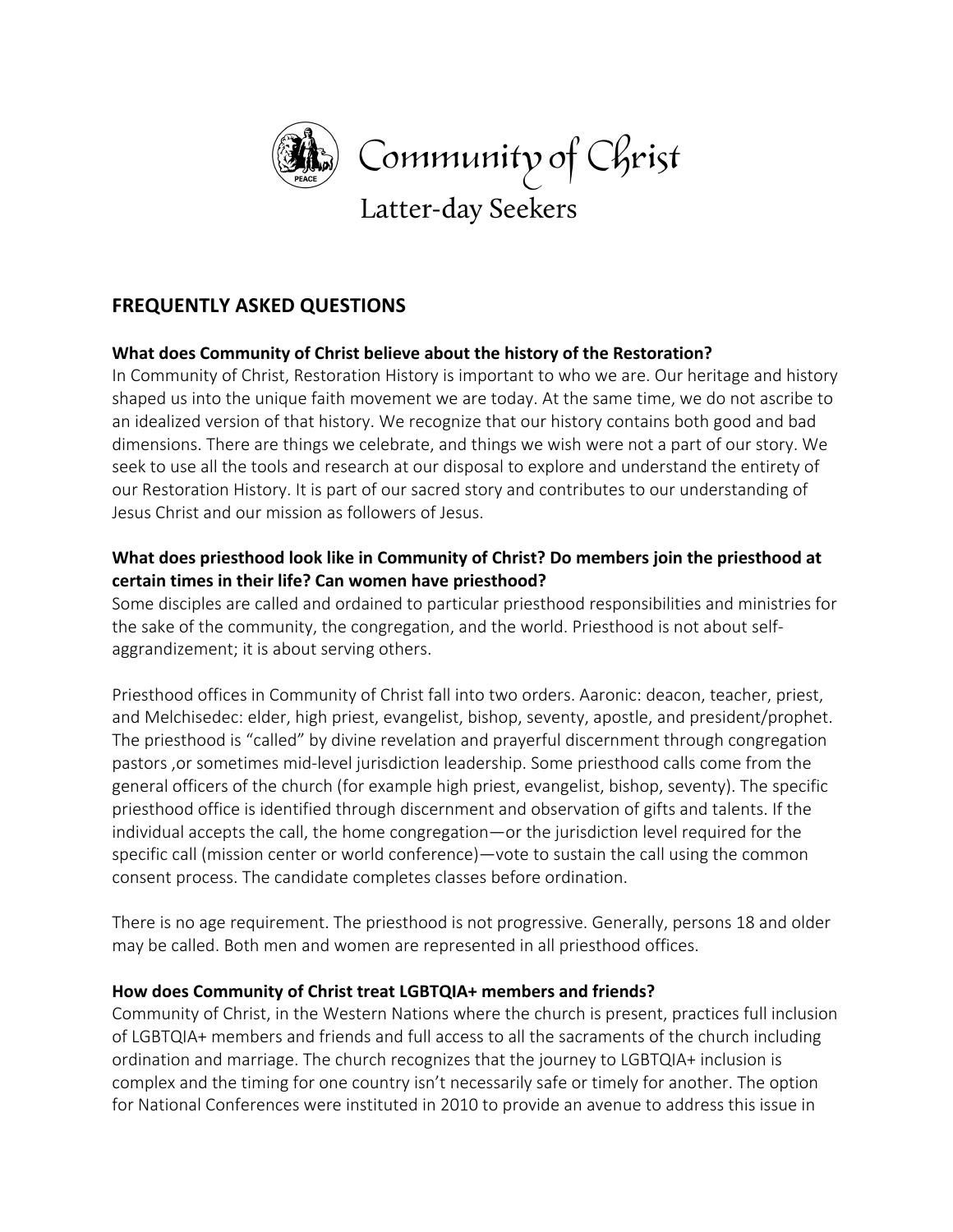nation and culturally-specific settings. We believe all people are of worth and loved unconditionally by God.

#### **How are minorities represented in Community of Christ?**

Minorities are represented throughout Community of Christ leadership. We have Apostles from all over the world (Africa, Tahiti, Wales, Honduras, Canada, etc.). We also have male and female leadership, including in the First Presidency. We diligently seek to hear all voices as we uphold the Worth of All Persons (EP) and the importance of Unity and Diversity (EP). [Enduring Principle]

Our hymnal, *Community of Christ Sings,* keeps us mindful of individuals and groups we may at times forget. One example is the hymn "For Everyone Born" which joyfully proclaims that all are welcome at Christ's table.

#### **What is the Temple used for? Is it open to the public?**

Community of Christ has two temples. The Kirtland Temple in Ohio is a historic site. Visitors are welcome to tour the temple and worships are occasionally held in the space. A spiritual formation center next to the Kirtland Temple offers opportunity for spiritual growth and development. The Independence Temple functions much the same as the Kirtland Temple. It is used for worship, education, and houses administrative offices. Special events and worship services take place in the temple throughout the year, for example, Christmas Advent service, congregational worship, and other special worship services. Every day at 1:00 p.m. Central Time the Prayer for Peace is offered in the temple sanctuary. From time to time the temple also hosts weekend workshops and special conferences, for example Health and Spirituality Workshop, and the Peace Colloquy.

Both temples are open to the public. There are no secret rooms reserved for special practices.

## **What are your scriptures? Is Your Book of Mormon the same as the LDS? Do you use the Inspired Version?**

We use the *Bible*, *Book of Mormon*, and *Doctrine and Covenants*. Our *Doctrine and Covenants* currently contains 165 sections.

Our *Book of Mormon* is basically the same as the LDS version; the numbering of paragraphs are assigned differently and some versions contain language updates to enhance readability and understanding, for example the Revised Authorized Version.

We use different translations of the *Bible* and uphold the New Revised Standard Version in our Community of Christ publications (one example, *Worship Helps*) and scholarly studies. This translation represents the work of several theologians informed by the best research and scholarly study available today. Our members are free to use other versions according to their needs, such as the Inspired Version, King James, and others.